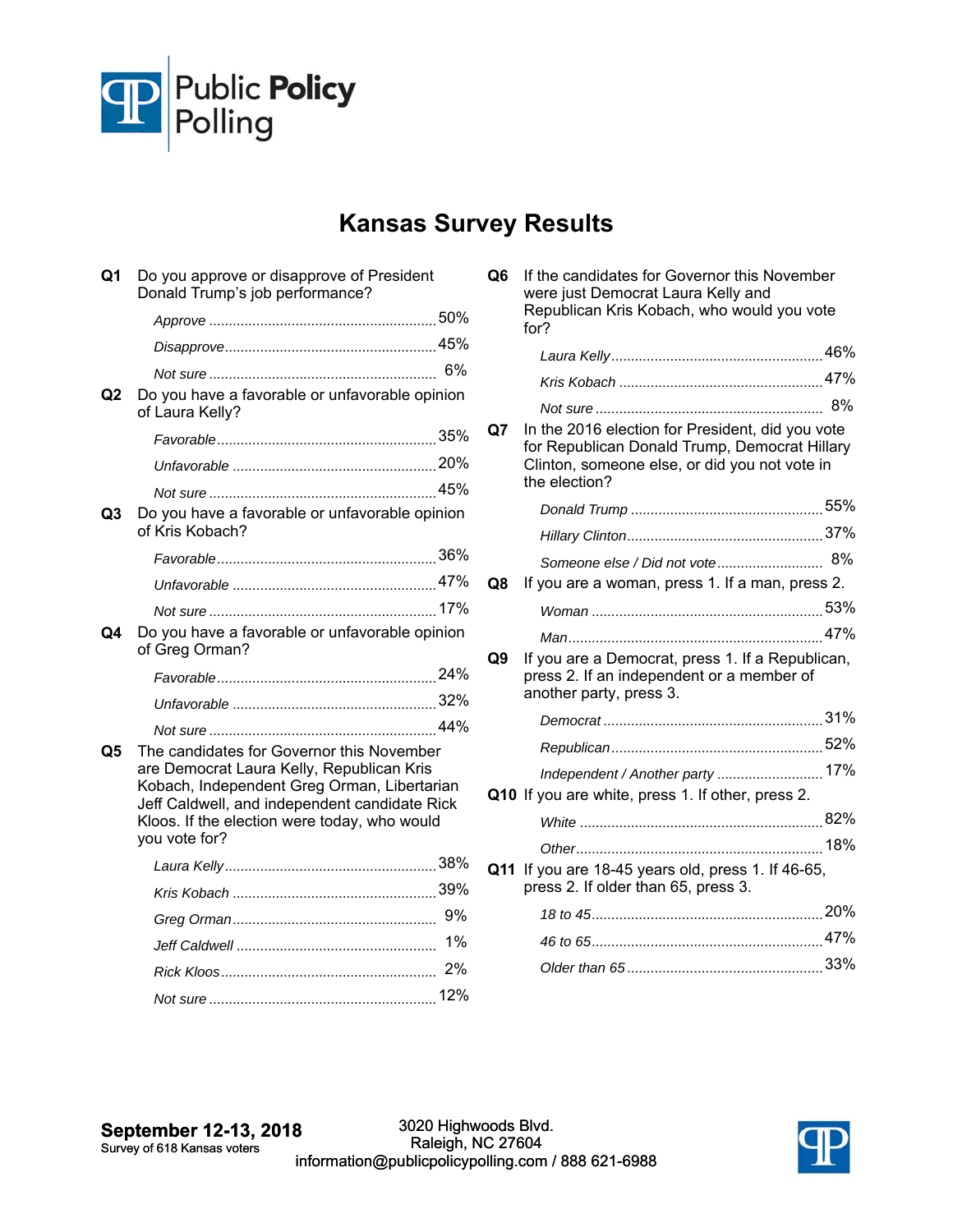

**Q12** How excited are you about voting in this November's midterm election: very excited, somewhat excited, not too excited, or not excited at all?

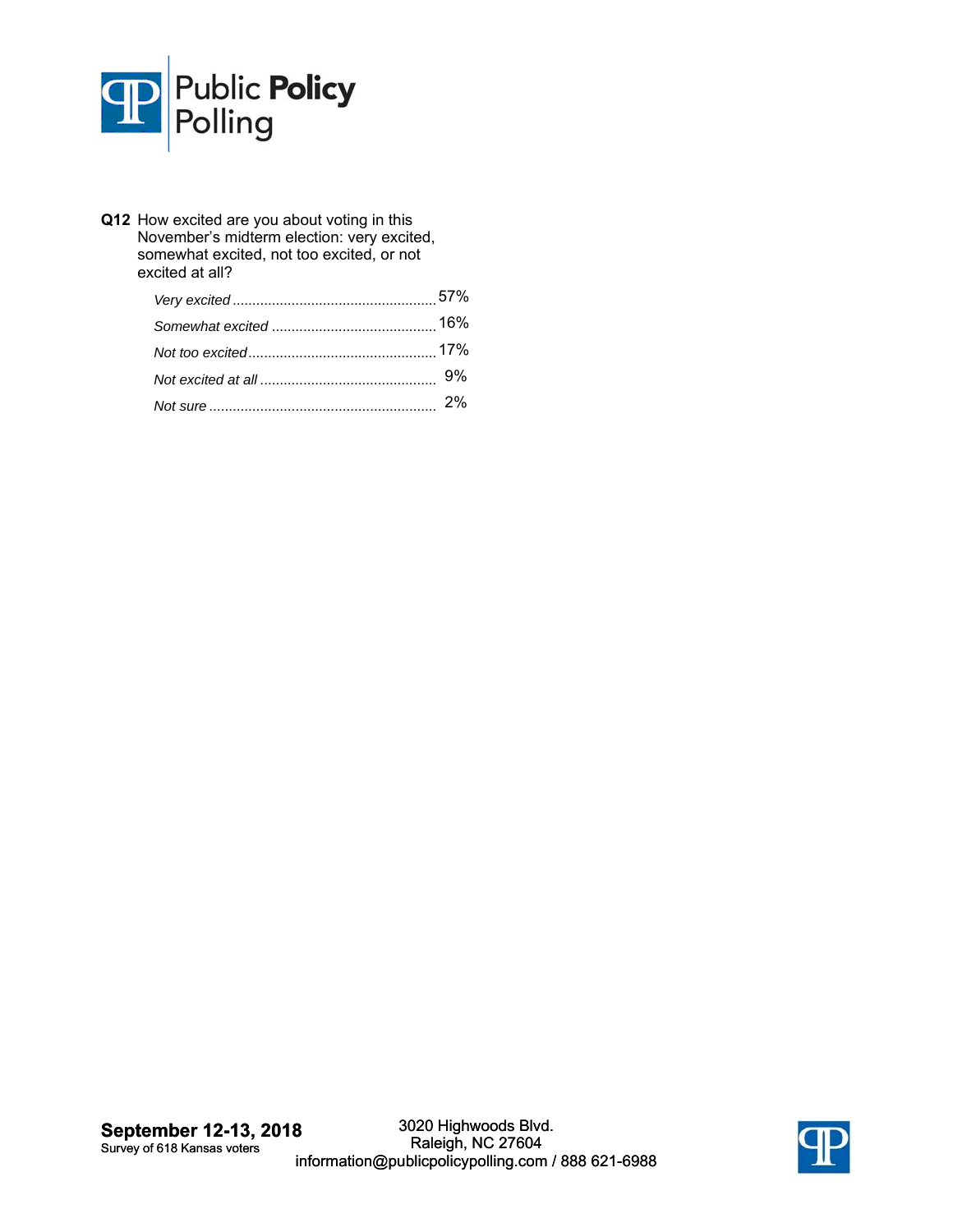

|                       |             | <b>2016 Vote</b> |       |                                                          |
|-----------------------|-------------|------------------|-------|----------------------------------------------------------|
|                       | <b>Base</b> |                  |       | Donal- Hillary Someone els-<br>d Tru Clint e / Did not v |
| <b>Trump Approval</b> |             |                  |       |                                                          |
| Approve 50%           |             | 85%              | 5%    | 15%                                                      |
| Disapprove 45%        |             | 9%               | 94%   | 56%                                                      |
| Not sure              | 6%          | 6%               | $1\%$ | 29%                                                      |

|                           | <b>2016 Vote</b> |                                                          |     |     |
|---------------------------|------------------|----------------------------------------------------------|-----|-----|
|                           | <b>Base</b>      | Donal- Hillary Someone els-<br>d Tru Clint e / Did not v |     |     |
| <b>Kelly Favorability</b> |                  |                                                          |     |     |
| Favorable 35%             |                  | 20%                                                      | 59% | 31% |
| Unfavorable 20%           |                  | 25%                                                      | 14% | 10% |
| Not sure 45%              |                  | 56%                                                      | 27% | 60% |

|                            |             | <b>2016 Vote</b> |     |                                                         |
|----------------------------|-------------|------------------|-----|---------------------------------------------------------|
|                            | <b>Base</b> |                  |     | Donal-Hillary Someone els-<br>d Tru Clint e / Did not v |
| <b>Kobach Favorability</b> |             |                  |     |                                                         |
| Favorable 36%              |             | 62%              | 4%  | 8%                                                      |
| Unfavorable 47%            |             | 20%              | 85% | 53%                                                     |
| Not sure 17%               |             | 18%              | 11% | 39%                                                     |

|                           |             | <b>2016 Vote</b>                                         |     |     |  |
|---------------------------|-------------|----------------------------------------------------------|-----|-----|--|
|                           | <b>Base</b> | Donal- Hillary Someone els-<br>d Tru Clint e / Did not v |     |     |  |
| <b>Orman Favorability</b> |             |                                                          |     |     |  |
| Favorable 24%             |             | 22%                                                      | 28% | 16% |  |
| Unfavorable 32%           |             | 35%                                                      | 29% | 30% |  |
| Not sure 44%              |             | 43%                                                      | 43% | 54% |  |

|                           |             | <b>2016 Vote</b> |       |                                       |  |
|---------------------------|-------------|------------------|-------|---------------------------------------|--|
|                           | <b>Base</b> | Donal-I<br>d Tru | Clint | Hillary Someone els-<br>e / Did not v |  |
| <b>Governor Horserace</b> |             |                  |       |                                       |  |
| Laura Kelly 38%           |             | 11%              | 79%   | 28%                                   |  |
| Kris Kobach               | 39%         | 65%              | 8%    | 5%                                    |  |
| Greg Orman                | 9%          | 10%              | 7%    | 13%                                   |  |
| <b>Jeff Caldwell</b>      | 1%          | $1\%$            | 1%    | 5%                                    |  |
| <b>Rick Kloos</b>         | 2%          | 3%               |       | 3%                                    |  |
| Not sure                  | 12%         | 11%              | 5%    | 46%                                   |  |

|                 |             | <b>2016 Vote</b> |     |                                                          |  |
|-----------------|-------------|------------------|-----|----------------------------------------------------------|--|
|                 | <b>Base</b> |                  |     | Donal- Hillary Someone els-<br>d Tru Clint e / Did not v |  |
| Kelly / Kobach  |             |                  |     |                                                          |  |
| Laura Kelly 46% |             | 15%              | 90% | 45%                                                      |  |
| Kris Kobach 47% |             | 78%              | 8%  | 13%                                                      |  |
| Not sure        | 8%          | 6%               | 2%  | 42%                                                      |  |

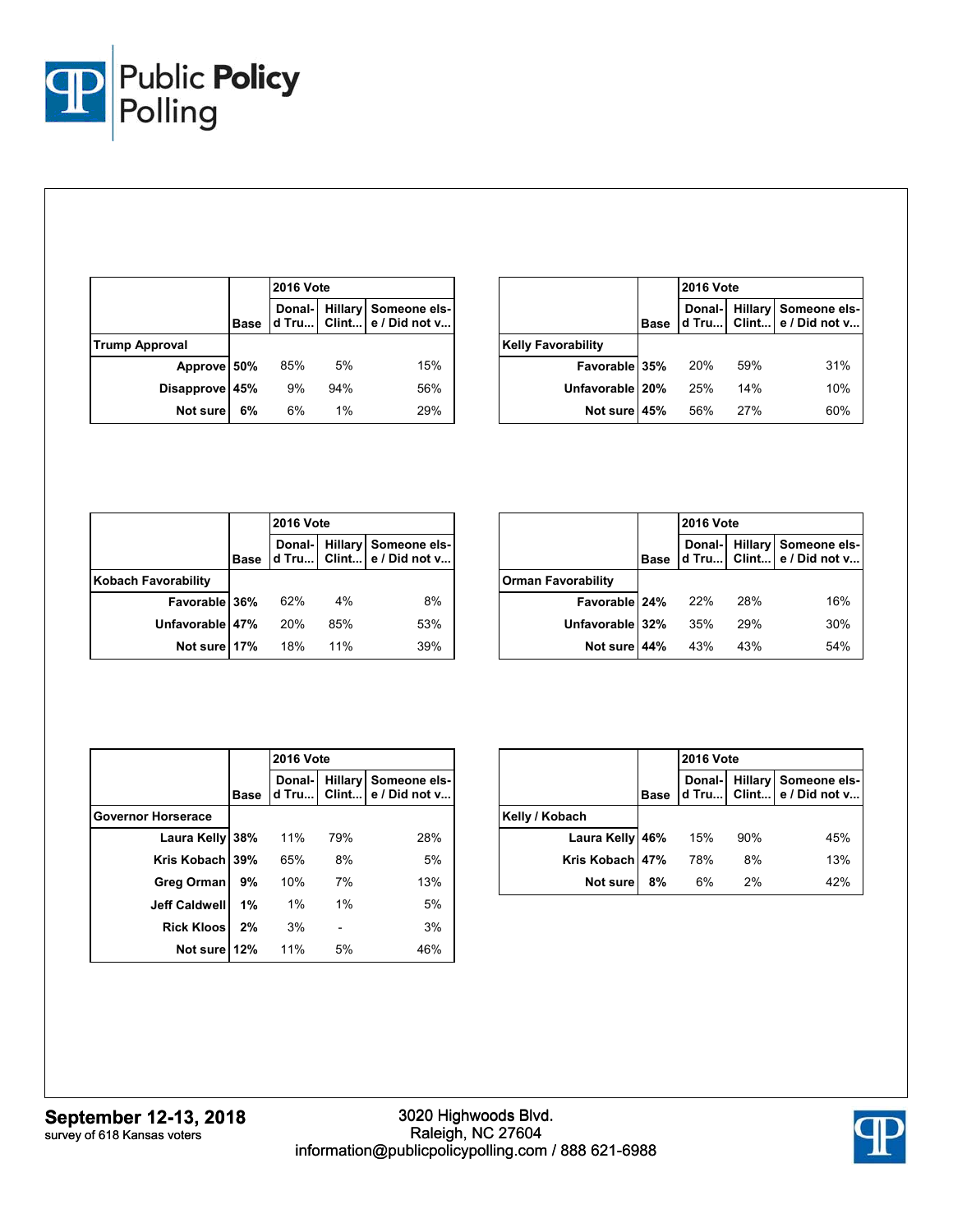

|                       |             | Gender |         |
|-----------------------|-------------|--------|---------|
|                       | <b>Base</b> | Wom    | Man     |
| <b>Trump Approval</b> |             |        |         |
| Approve 50%           |             | 47%    | $.52\%$ |
| Disapprove 45%        |             | 47%    | 43%     |
| Not sure              | 6%          | 6%     | 5%      |

|                           |             | Gender |     |  |
|---------------------------|-------------|--------|-----|--|
|                           | <b>Base</b> | Wom    | Man |  |
| <b>Kelly Favorability</b> |             |        |     |  |
| Favorable 35%             |             | 39%    | 31% |  |
| Unfavorable 20%           |             | 18%    | 22% |  |
| Not sure 45%              |             | 44%    | 47% |  |

|                            |             | Gender |            |
|----------------------------|-------------|--------|------------|
|                            | <b>Base</b> | Wom    | <b>Man</b> |
| <b>Kobach Favorability</b> |             |        |            |
| Favorable 36%              |             | 37%    | 36%        |
| Unfavorable 47%            |             | 47%    | 47%        |
| Not sure                   | 17%         | 17%    | 17%        |

|                           |             | Gender |     |  |
|---------------------------|-------------|--------|-----|--|
|                           | <b>Base</b> | Wom    | Man |  |
| <b>Orman Favorability</b> |             |        |     |  |
| Favorable 24%             |             | 22%    | 26% |  |
| Unfavorable 32%           |             | 36%    | 28% |  |
| Not sure 44%              |             | 42%    | 45% |  |

|                           | Gender      |       |     |
|---------------------------|-------------|-------|-----|
|                           | <b>Base</b> | Wom   | Man |
| <b>Governor Horserace</b> |             |       |     |
| Laura Kelly 38%           |             | 40%   | 35% |
| Kris Kobach 39%           |             | 40%   | 37% |
| <b>Greg Orman</b>         | 9%          | 9%    | 10% |
| <b>Jeff Caldwell</b>      | 1%          | 2%    | 0%  |
| <b>Rick Kloos</b>         | 2%          | $1\%$ | 2%  |
| Not sure 12%              |             | 8%    | 16% |

|                 |             | Gender |     |
|-----------------|-------------|--------|-----|
|                 | <b>Base</b> | Wom    | Man |
| Kelly / Kobach  |             |        |     |
| Laura Kelly 46% |             | 46%    | 45% |
| Kris Kobach 47% |             | 47%    | 46% |
| Not sure        | 8%          | 7%     | 9%  |

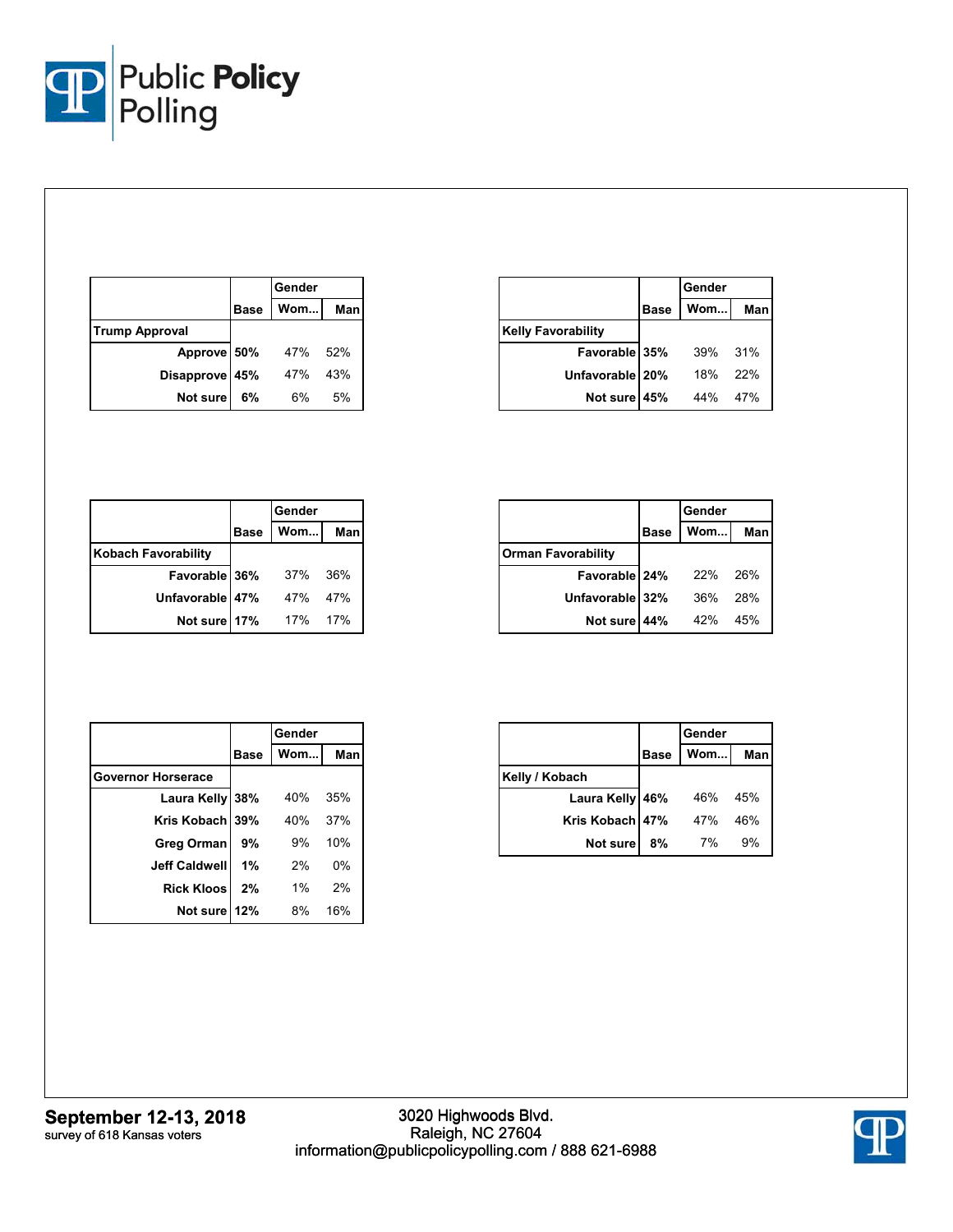

|                       |             | Party         |            |                            |
|-----------------------|-------------|---------------|------------|----------------------------|
|                       | <b>Base</b> | Democr-<br>at | Republica- | Independent<br>/ Another p |
| <b>Trump Approval</b> |             |               |            |                            |
| Approve 50%           |             | 15%           | 70%        | 48%                        |
| Disapprove 45%        |             | 84%           | 23%        | 41%                        |
| Not sure              | 6%          | 1%            | 7%         | 11%                        |

|                           |             | Party         |                 |                            |
|---------------------------|-------------|---------------|-----------------|----------------------------|
|                           | <b>Base</b> | Democr-<br>at | Republica-<br>n | Independent<br>/ Another p |
| <b>Kelly Favorability</b> |             |               |                 |                            |
| Favorable 35%             |             | 59%           | 27%             | 18%                        |
| Unfavorable 20%           |             | 12%           | 26%             | 12%                        |
| Not sure 45%              |             | 29%           | 47%             | 70%                        |

|                            |             | Party         |            |                            |
|----------------------------|-------------|---------------|------------|----------------------------|
|                            | <b>Base</b> | Democr-<br>at | Republica- | Independent<br>/ Another p |
| <b>Kobach Favorability</b> |             |               |            |                            |
| Favorable 36%              |             | 12%           | 53%        | 26%                        |
| Unfavorable 47%            |             | 73%           | 32%        | 45%                        |
| Not sure 17%               |             | 15%           | 14%        | 29%                        |

|                           |             | Party         |                 |                            |
|---------------------------|-------------|---------------|-----------------|----------------------------|
|                           | <b>Base</b> | Democr-<br>at | Republica-<br>n | Independent<br>/ Another p |
| <b>Orman Favorability</b> |             |               |                 |                            |
| Favorable 24%             |             | 33%           | 21%             | 17%                        |
| Unfavorable 32%           |             | 31%           | 35%             | 29%                        |
| Not sure                  | 44%         | 36%           | 45%             | 54%                        |

|                           |             | Party         |                 |                          |
|---------------------------|-------------|---------------|-----------------|--------------------------|
|                           | <b>Base</b> | Democr-<br>at | Republica-<br>n | Independent<br>Another p |
| <b>Governor Horserace</b> |             |               |                 |                          |
| Laura Kelly 38%           |             | 69%           | 22%             | 30%                      |
| Kris Kobach 39%           |             | 11%           | 58%             | 30%                      |
| Greg Orman                | 9%          | 12%           | 9%              | 3%                       |
| <b>Jeff Caldwell</b>      | 1%          | 2%            | $0\%$           | 2%                       |
| <b>Rick Kloos</b>         | 2%          |               | 2%              | 5%                       |
| Not sure 12%              |             | 6%            | 9%              | 30%                      |

|                 |             | Party         |                 |                            |  |
|-----------------|-------------|---------------|-----------------|----------------------------|--|
|                 | <b>Base</b> | Democr-<br>at | Republica-<br>n | Independent<br>/ Another p |  |
| Kelly / Kobach  |             |               |                 |                            |  |
| Laura Kelly 46% |             | 83%           | 26%             | 36%                        |  |
| Kris Kobach 47% |             | 13%           | 68%             | 44%                        |  |
| Not sure        | 8%          | 3%            | 6%              | 20%                        |  |

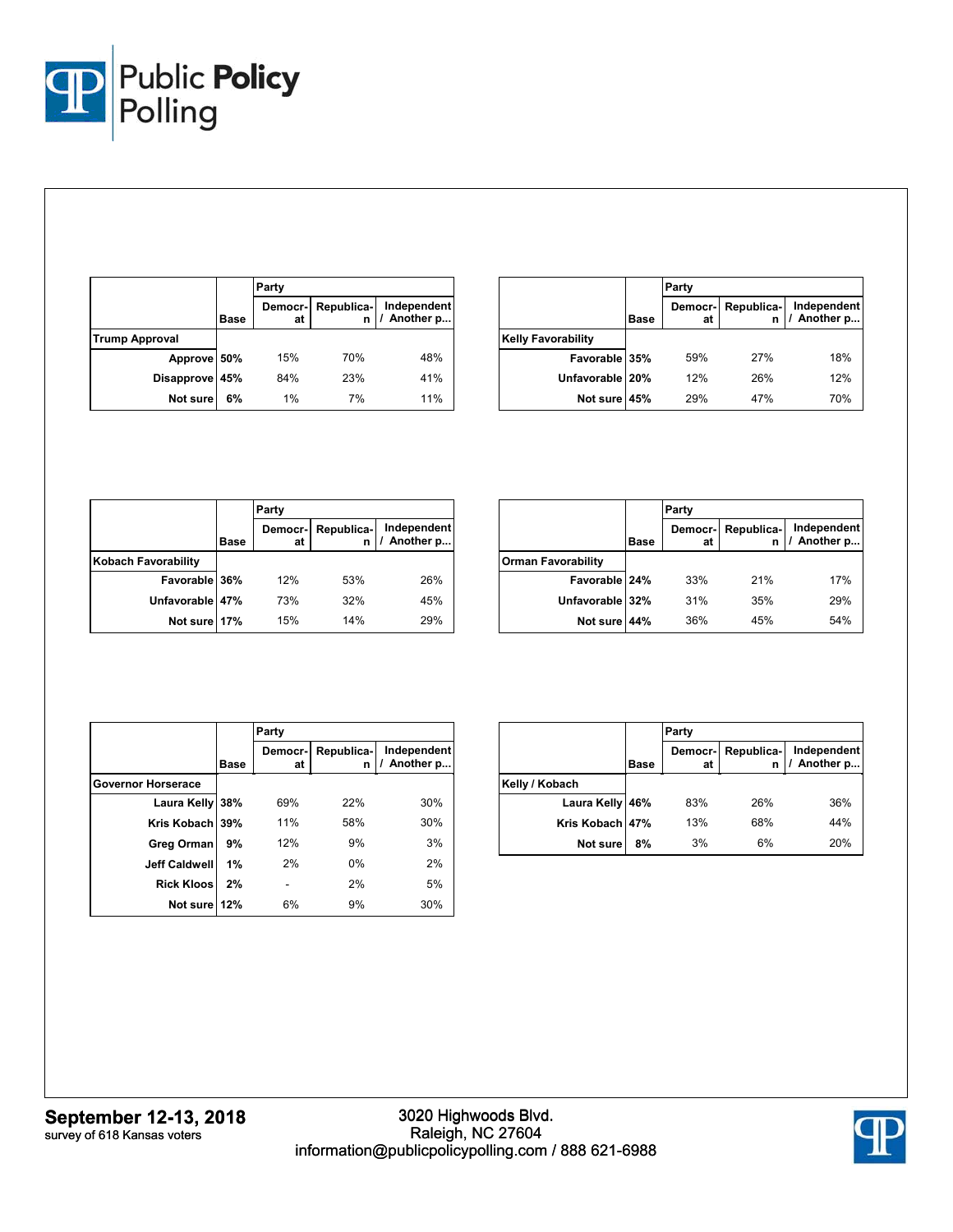

|                        | Race             |  |
|------------------------|------------------|--|
|                        | Base White Other |  |
| <b>Trump Approval</b>  |                  |  |
| Approve 50% 58% 12%    |                  |  |
| Disapprove 45% 39% 72% |                  |  |
| Not sure 6% 3% 16%     |                  |  |

|                           | Race                 |  |  |
|---------------------------|----------------------|--|--|
|                           | Base   White   Other |  |  |
| <b>Kelly Favorability</b> |                      |  |  |
| Favorable 35% 35% 38%     |                      |  |  |
| Unfavorable 20% 19% 21%   |                      |  |  |
| Not sure 45% 46% 41%      |                      |  |  |

|                            | Race                 |     |
|----------------------------|----------------------|-----|
|                            | Base   White   Other |     |
| <b>Kobach Favorability</b> |                      |     |
| Favorable 36% 41% 13%      |                      |     |
| Unfavorable 47% 44%        |                      | 62% |
| Not sure   17% 15% 25%     |                      |     |

|                           | Race                 |     |
|---------------------------|----------------------|-----|
|                           | Base   White   Other |     |
| <b>Orman Favorability</b> |                      |     |
| Favorable 24% 23% 29%     |                      |     |
| Unfavorable 32% 33%       |                      | 30% |
| Not sure 44% 44%          |                      | 42% |

|                           |       | Race               |     |
|---------------------------|-------|--------------------|-----|
|                           | Base  | <b>White</b> Other |     |
| <b>Governor Horserace</b> |       |                    |     |
| Laura Kelly 38%           |       | 34%                | 53% |
| Kris Kobach 39%           |       | 45%                | 10% |
| Greg Orman                | 9% 7% |                    | 20% |
| <b>Jeff Caldwell</b>      | $1\%$ | 1%                 |     |
| <b>Rick Kloos</b>         | 2%    | 2%                 |     |
| <b>Not sure 12%</b> 10%   |       |                    | 17% |

|                     | Race               |     |
|---------------------|--------------------|-----|
|                     | Base   White Other |     |
| Kelly / Kobach      |                    |     |
| Laura Kelly 46% 41% |                    | 66% |
| Kris Kobach 47% 53% |                    | 16% |
| Not sure 8% 6%      |                    | 17% |

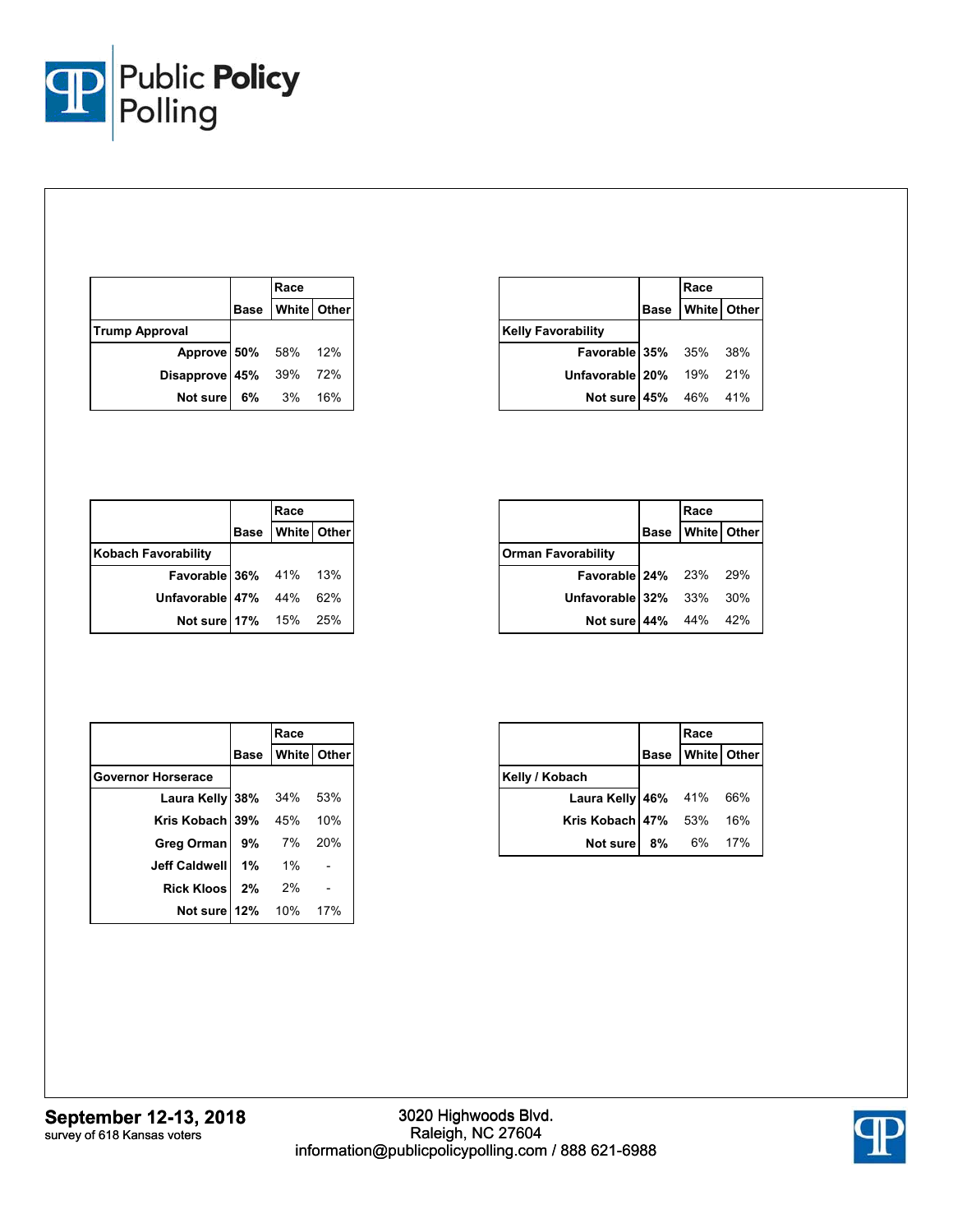

|                       |             | Age        |             |                        |
|-----------------------|-------------|------------|-------------|------------------------|
|                       | <b>Base</b> | 18 to $45$ | 46 to<br>65 | Older<br>than $\ldots$ |
| <b>Trump Approval</b> |             |            |             |                        |
| Approve 50% 38% 52%   |             |            |             | 53%                    |
| Disapprove 45% 50%    |             |            | - 44%       | 43%                    |
| Not sure              | 6%          | 11%        | 4%          | 4%                     |

|                              |             | Age        |             |                        |
|------------------------------|-------------|------------|-------------|------------------------|
|                              | <b>Base</b> | 18 to $45$ | 46 to<br>65 | Older<br>than $\ldots$ |
| <b>Kelly Favorability</b>    |             |            |             |                        |
| <b>Favorable 35%</b> 37% 31% |             |            |             | 40%                    |
| Unfavorable 20% 14% 23%      |             |            |             | 19%                    |
| Not sure   45% 49% 46%       |             |            |             | 42%                    |

|                              |             | Age         |             |               |
|------------------------------|-------------|-------------|-------------|---------------|
|                              | <b>Base</b> | 18 to<br>45 | 46 to<br>65 | Older<br>than |
| <b>Kobach Favorability</b>   |             |             |             |               |
| <b>Favorable 36%</b> 31% 35% |             |             |             | 41%           |
| Unfavorable 47%              |             | 50%         | 47%         | 45%           |
| Not sure 17% 19%             |             |             | 18%         | 14%           |

|                           |             | Age |                                          |  |
|---------------------------|-------------|-----|------------------------------------------|--|
|                           | <b>Base</b> |     | Older<br>18 to 46 to Older<br>45 65 than |  |
| <b>Orman Favorability</b> |             |     |                                          |  |
| Favorable 24% 17% 27% 24% |             |     |                                          |  |
| Unfavorable 32% 38% 32%   |             |     | 30%                                      |  |
| Not sure 44% 45% 41%      |             |     | 46%                                      |  |

|                           |             | Age           |             |                      |
|---------------------------|-------------|---------------|-------------|----------------------|
|                           | <b>Base</b> | $18$ to<br>45 | 46 to<br>65 | <b>Older</b><br>than |
| <b>Governor Horserace</b> |             |               |             |                      |
| Laura Kelly 38%           |             | 37%           | 39%         | 37%                  |
| Kris Kobach 39%           |             | 38%           | 38%         | 39%                  |
| Greg Orman                | 9%          | 4%            | 11%         | 10%                  |
| <b>Jeff Caldwell</b>      | 1%          | 4%            |             | 1%                   |
| <b>Rick Kloos</b>         | 2%          |               | 3%          | 1%                   |
| Not sure                  | 12%         | 17%           | 9%          | 12%                  |

|                                |             | Age        |    |                                 |  |
|--------------------------------|-------------|------------|----|---------------------------------|--|
|                                | <b>Base</b> | 18 to $45$ |    | Older<br>46 to Older<br>65 than |  |
| Kelly / Kobach                 |             |            |    |                                 |  |
| <b>Laura Kelly 46%</b> 41% 47% |             |            |    | 46%                             |  |
| <b>Kris Kobach 47%</b> 50% 47% |             |            |    | 45%                             |  |
| Not sure                       | 8%          | 9%         | 6% | 9%                              |  |